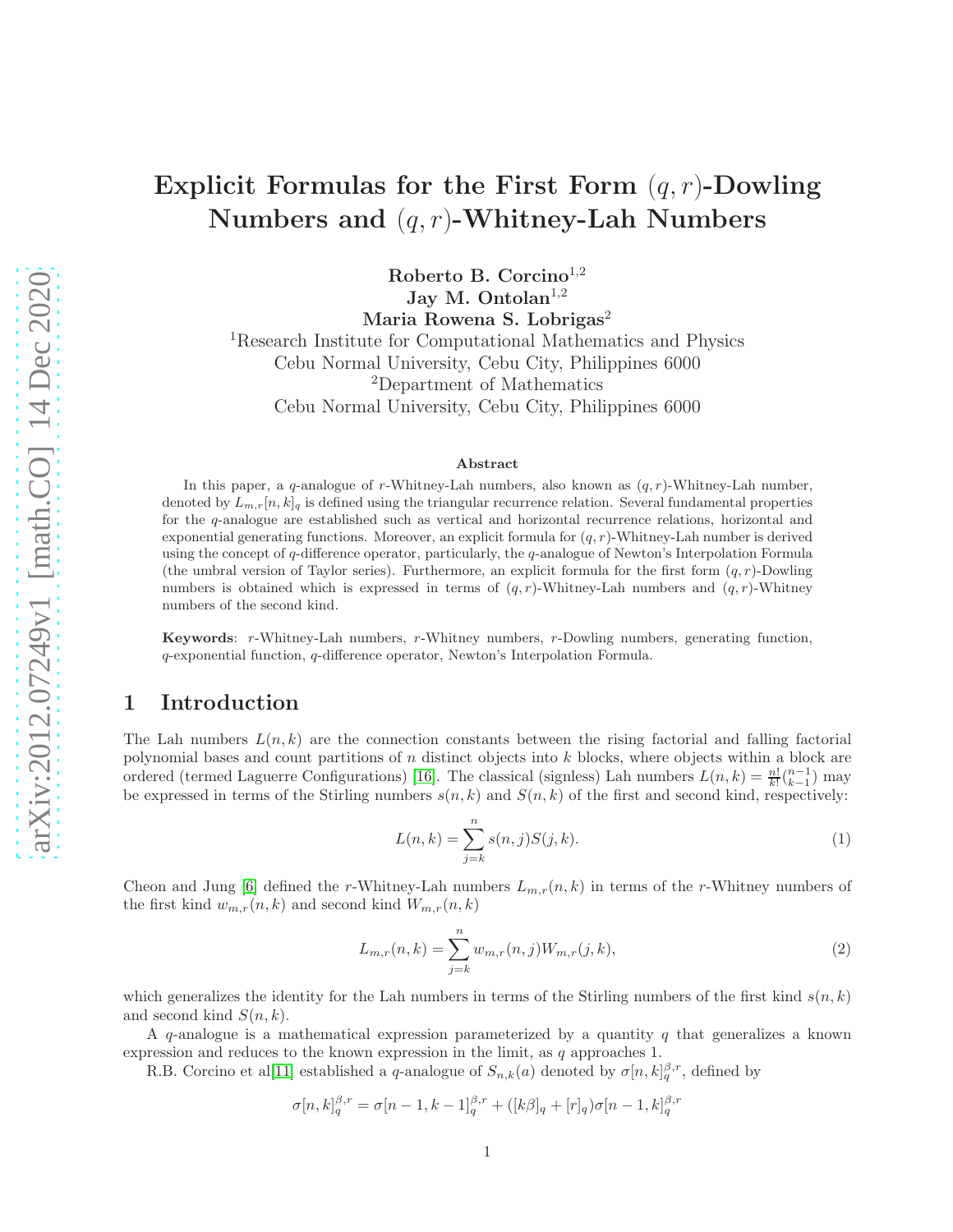and obtained some properties including vertical and horizontal recurrence relation, horizontal generating function, explicit formula, as well as exponential generating function, rational generating function, and explicit formula in homogeneous symmetric form. It is well-known that the Rucinski-Voigt numbers are also known as r-Whitney numbers of the second kind, denoted by  $W_{m,r}(n, k)$  by Mezo[\[17\]](#page-12-3).

Corcino and Montero [\[11\]](#page-12-2) defined a q-analogue of r-Whitney numbers of the second kind which are exactly the same numbers with the Rucinski-Voigt numbers, in a form of triangular recurrence relation.

On the other hand, Cheon and Jung [\[6\]](#page-12-1) defined the r-Whitney-Lah numbers, denoted by  $L_{m,r}(n, k)$ , in terms of the r-Whitney numbers of the first kind  $w_{m,r}(n, k)$  and the second kind  $W_{m,r}(n, k)$ 

$$
L_{m,r}(n,k) = \sum_{j=k}^{n} w_{m,r}(n,j) W_{m,r}(j,k),
$$

which generalizes the identity for the Lah numbers in terms of the Stirling numbers of the first kind and the second kind

$$
(-1)^n L(n,k) = \sum_{j=k}^n (-1)^j s(n,j) S(j,k).
$$

Other properties for  $L_{m,r}(n, k)$  were established which include its horizontal generating function

$$
\langle x + 2r|m\rangle_n = \sum_{k=0}^n L_{m,r}(n,k)(x|m)_k,
$$

where

$$
\langle x + 2r|m\rangle_n = \begin{cases} (x+2r)\dots(x+2r+(n-1)m), & n \ge 1\\ 0, & n = 0. \end{cases}
$$

and the triangular recurrence relation

$$
L_{m,r}(n,k) = L_{m,r}(n-1,k-1) + (2r + (n+k-1)m)L_{m,r}(n-1,k),
$$

with  $L_{m,r}(n,n) = 1$  for  $n \ge 0$  and  $L_{m,r}(n,n) = 0$  for  $n < k$ , or  $n, k < 0$ . We can use the triangular recurrence relation to generate the first values of  $L_{m,r}(n, k)$ .

Cillar and Corcino [\[7\]](#page-12-4) defined the q-Analogue of r-Whitney-Lah numbers which is parallel to Cheon and Jung's definition of r-Whitney-Lah numbers

$$
L_{\beta,r}[n,k]_q = \sum_{j=k}^n \phi_{\beta,r}[n,j]_q \sigma[j,k]_q^{\beta,r}.
$$

where  $\phi_{\beta,r}[n,j]_q$  and  $\sigma[j,k]_q^{\beta,r}$  is equivalent to  $w_{\beta,r}[n,j]_q$  and  $W_{\beta,r}[n,j]_q$ , respectively.

They also obtained some combinatorial properties. The following are the results:

1. *Horizontal generating function*

$$
\langle t+2[r]_q|[\beta]_q\rangle_n = \sum_{k=0}^n L_{\beta,r}[n,k]_q(t|[\beta]_q)_k
$$

where

$$
\langle t+2[r]_q|[\beta]_q\rangle_n=\begin{cases} \Pi_{i=0}^{n-1}(t+2[r]_q+[i\beta]_q),&n>0,\\ 1,&n=0.\end{cases}
$$

2. *Recurrence relation*

$$
L_{\beta,r}[n,k]_q = L_{\beta,r}[n-1,k-1]_q + (2[r]_q + [k\beta]_q + [(n-1)\beta]_q)L_{\beta,r}[n-1,k]_q,
$$

with  $L_{\beta,r}[0,0]_q = 1$  and  $L_{\beta,r}[n,k]_q = 0$  for  $n < k$  or  $n, k < 0$ .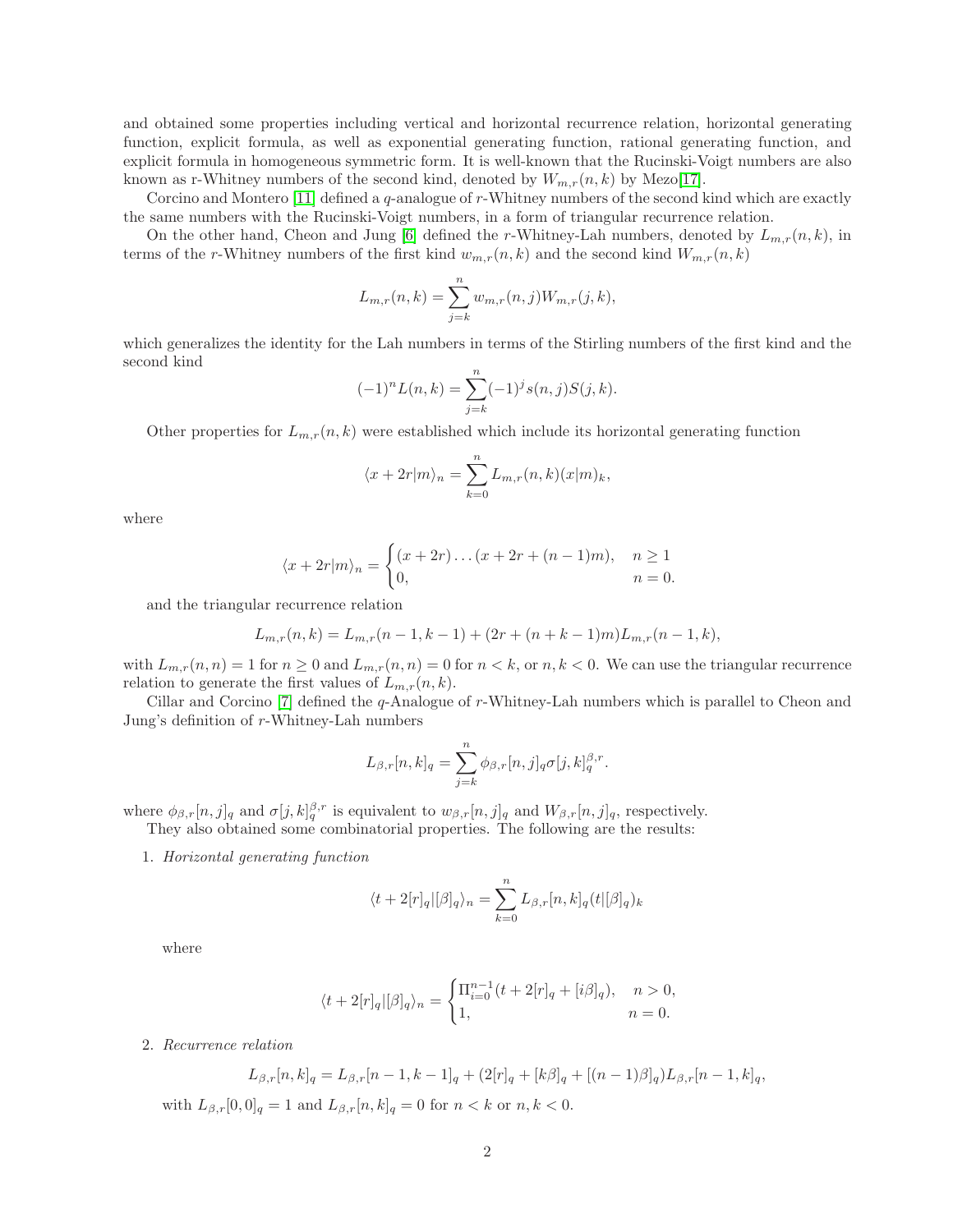Recently, a q-analogue of r-Whitney numbers of the second kind  $W_{m,r}[n, k]_q$ , also known as  $(q, r)$ -Whitney number of the second kind, was introduced in [\[10,](#page-12-5) [12\]](#page-12-6) by means of the following triangular recurrence relation

<span id="page-2-0"></span>
$$
W_{m,r}[n,k]_q = q^{m(k-1)-r} W_{m,r}[n-1,k-1]_q + [mk-r]_q W_{m,r}[n-1,k]_q.
$$
\n(3)

From this definition, two more forms of the  $q$ -analogue were defined in [\[12,](#page-12-6) [10\]](#page-12-5) as

$$
W_{m,r}^*[n,k]_q := q^{-kr-m\binom{k}{2}} W_{m,r}[n,k]_q
$$
\n<sup>(4)</sup>

$$
\widetilde{W}_{m,r}[n,k]_q := q^{kr} W_{m,r}^*[n,k]_q = q^{-m\binom{k}{2}} W_{m,r}[n,k]_q,\tag{5}
$$

where  $W_{m,r}^*[n,k]_q$  and  $W_{m,r}[n,k]_q$  denote the second and third forms of the q-analogue, respectively. Corresponding to the q-analogues in equations  $(3)$ ,  $(4)$  and  $(5)$ , three forms of q-analogues for r-Dowling numbers (also known as  $(q, r)$ -Dowling numbers) were also defined as follows:

<span id="page-2-2"></span><span id="page-2-1"></span>
$$
D_{m,r}[n]_q := \sum_{k=0}^n W_{m,r}[n,k]_q
$$
\n(6)

$$
D_{m,r}^*[n]_q := \sum_{k=0}^n W_{m,r}^*[n,k]_q
$$
\n<sup>(7)</sup>

$$
\widetilde{D}_{m,r}[n]_q := \sum_{k=0}^n \widetilde{W}_{m,r}[n,k]_q.
$$
\n
$$
(8)
$$

The focus in this paper is on the first form of the q-analogue. The following are the results obtained for the first form  $(q, r)$ -Whitney numbers of the second kind:

1. *Vertical and Horizontal Recurrence Relations*

$$
W_{m,r}[n+1,k+1]_q = q^{mk+r} \sum_{j=k}^n [m(k+1) + r]_q^{n-j} W_{m,r}[j,k]_q
$$
\n(9)

$$
W_{m,r}[n,k]_q = \sum_{j=0}^{n-k} (-1)^j q^{-r-m(k+j)} \frac{r_{k+j+1,q}}{r_{k+1,q}} W_{m,r}[n+1,k+j+1]_q
$$
\n(10)

respectively, where

$$
r_{i,q} = \prod_{h=1}^{i-1} q^{-r-mh+m} [mh+r]_q
$$

with initial value  $W_{m,r}[0,0]_q = 1$ .

2. *Horizontal Generating Function*

<span id="page-2-3"></span>
$$
\sum_{k=0}^{n} W_{m,r}[n,k]_q[t-r|m]_{k,q} = [t]_q^n.
$$
\n(11)

3. *Explicit Formula*

$$
W_{m,r}[n,k]_q = \frac{1}{[k]_q m! [m]_q^k} \sum_{j=0}^k (-1)^{k-j} q^{m\binom{k-j}{2}} \begin{bmatrix} k \\ j \end{bmatrix}_{q^m} [jm+r]_q^n.
$$
 (12)

4. *Exponential Generating Function*

<span id="page-2-4"></span>
$$
\sum_{n\geq 0} W_{m,r}[n,k]_q \frac{[t]_q^n}{[n]_q!} = \frac{1}{[k]_q^{m}![m]_q^k} [\Delta_{q^m,m^k} e_q([x+jm+r]_q[t]_q)]_{x=0}.
$$
\n(13)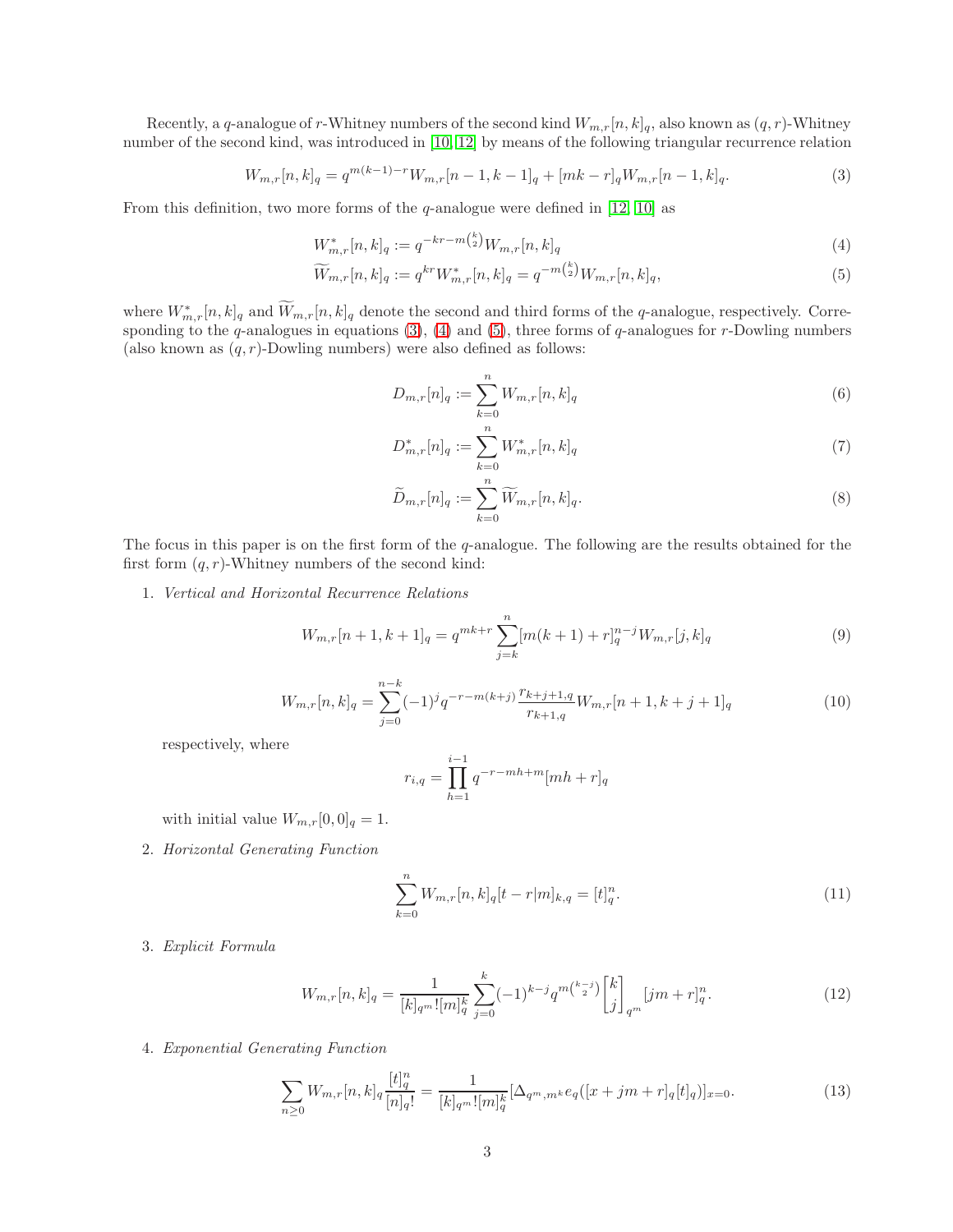#### 5. *Rational Generating Function*

<span id="page-3-1"></span>
$$
\Psi_k(t) = \sum_{n \ge k} W_{m,r}[n,k]_q[t]_q^n = \frac{q^{m\binom{k}{2} + kr}[t]_q^k}{\prod_{j=0}^k (1 - [mj + r]_q[t]_q)}.
$$
\n(14)

 $\lambda$ 

The purpose of introducing these new  $q$ -analogues of r-Whitney and r-Dowling numbers is to address the conjecture in the paper of Corcino-Corcino [\[9\]](#page-12-7). That is, to establish the Hankel transform of the  $q$ -analogue of  $(r, \beta)$ -Stirling numbers, which are exactly the r-Dowling numbers. In establishing the Hankel transforms of these three forms of  $(q, r)$ -Dowling numbers, the Hankel transform of the third form was the first one being established and followed by the second form. For the first form, it is still on the process of constructing the method that can possibly be used to derive it.

In this paper,  $(q, r)$ -Whitney-Lah numbers will be introduced and properties of these number will be establshed using the approach employed in [\[12\]](#page-12-6). The method used in the paper of Cillar and Corcino [\[7\]](#page-12-4) will also be used to obtain the properties of the  $(q, r)$ -Whitney-Lah numbers. Moreover, this paper is concluded by deriving an explicit formula for the first form  $(q, r)$ -Dowling numbers expressed in terms of  $(q, r)$ -Whitney-Lah numbers and  $(q, r)$ -Whitney numbers of the second kind.

# 2  $(q, r)$ -Whitney-Lah Numbers and Their Recurrence Relations

The definition of the q-analogue of r-Whitney-Lah numbers, also known as the  $(q, r)$ -Whitney-Lah numbers, is given as follows.

**Definition 2.1.** The  $(q, r)$ -Whitney-Lah numbers  $L_{m,r}[n, k]_q$  are defined by

<span id="page-3-0"></span>
$$
L_{m,r}[n,k]_q = q^{2r+m(k-1)+m(n-1)}L_{m,r}[n-1,k-1]_q + [2r+km+(n-1)m]_qL_{m,r}[n-1,k]_q,
$$
\n(15)

with

$$
L_{m,r}[n,k]_q = \begin{cases} 0 & \text{if} \quad n < k \quad \text{or} \quad n, k < 0, \\ 1 & \text{if} \quad n = k \quad \text{and} \quad n \ge 0. \end{cases}
$$

and

$$
[t-k]_q = \frac{1}{q^k}([t]_q - [k]_q).
$$

**Remark 2.2.** When  $q \to 1$ , we obtained the triangular recurrence relation of r-Whitney-Lah numbers,  $L_{m,r}(n, k)$ , defined by Cheon and Jung [\[6\]](#page-12-1):

$$
L_{m,r}(n,k) = L_{m,r}(n-1,k-1) + (2r + km + (n-1)m)L_{m,r}(n-1,k)
$$

with  $L_{m,r}(n, k) = 1$  for  $n \geq 0$  and  $n = k$ , and  $L_{m,r}(n, k) = 0$  for  $n < k$  or  $n, k < 0$ .

Remark 2.3. It can easily be verified that

$$
L_{m,r}[n,0] = [2r + (n-1)m]_q^n
$$

By applying [\(15\)](#page-3-0), we can easily obtain two other forms of recurrence relations and generating function.

**Theorem 2.4.** A q-analogue of r-Whitney-Lah numbers,  $L_{m,r}[n, k]_q$ , satisfies the following vertical recurrence relations,

$$
L_{m,r}[n+1,k+1]_q = \sum_{j=k}^n q^{[2r+mk+m(n-j)]} \left( \prod_{i=0}^k [2r+(k+1)m+(n-i)m]_q \right) L_{m,r}[j,k]_q
$$

with initial value  $L_{m,r}[0,0]_q = 1$ .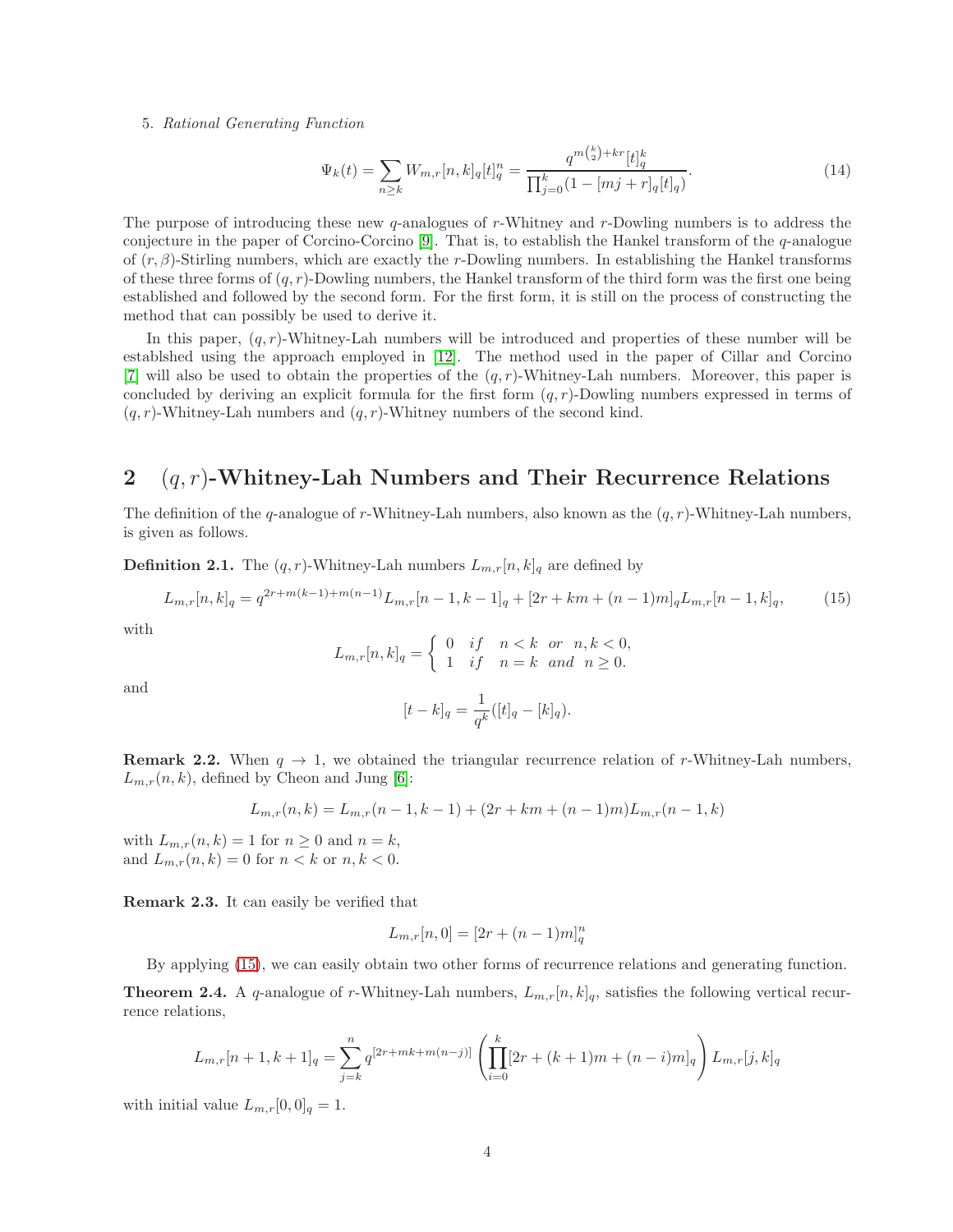*Proof.* We replace n by  $n + 1$  and k by  $k + 1$ , then using [\(15\)](#page-3-0), we have

$$
L_{m,r}[n+1,k+1]_q = q^{2r+mk+mn} L_{m,r}[n,k]_q + [2r + (k+1)m + (n)m]_q L_{m,r}[n,k+1]_q
$$

Applying [\(15\)](#page-3-0) repeatedly we have,

$$
L_{m,r}[n+1,k+1]_q = q^{2r+mk+mn} L_{m,r}[n,k]_q + [2r + (k+1)m + nm]_q
$$
  
\n
$$
\{q^{2r+mk+m(n-1)} L_{m,r}[n-1,k]_q + [2r + (k+1)m + (n-1)m]_q L_{m,r}[n-1,k+1]_q\}
$$
  
\n
$$
= q^{2r+mk+mn} L_{m,r}[n,k]_q + q^{2r+mk+m(n-1)} [2r + (k+1)m + nm]_q L_{m,r}[n-1,k]_q
$$
  
\n
$$
+ q^{2r+mk+m(n-2)} [2r + (k+1)m + nm]_q [2r + (k+1)m + (n-1)m]_q L_{m,r}[n-2,k]_q
$$
  
\n
$$
+ \dots + q^{2r+mk+m(k+1)} \{[2r + (k+1)m + nm]_q [2r + (k+1)m + (n-1)m]_q
$$
  
\n
$$
\dots [2r + (k+1)m + (n-k)m]_q \} L_{m,r}[k+1,k+1]_q
$$

Using the fact that  $L_{m,r}[k+1,k+1]_q = L_{m,r}[k,k]_q$  we have,

$$
L_{m,r}[n+1,k+1]_q = \sum_{j=k}^n q^{[2r+mk+m(n-j)]} \left( \prod_{i=0}^k [2r+(k+1)m+(n-i)m]_q \right) L_{m,r}[j,k]_q
$$

 $\Box$ 

**Theorem 2.5.** A q-analogue  $L_{m,r}[n, k]_q$  satisfies the horizontal recurrence relation

$$
L_{m,r}[n,k]_q = \sum_{j=0}^{n-k} (-1)^j q^{-2r-m(k+j)-nm} \frac{r_{k+j+1,q}}{r_{k+1,q}} L_{m,r}[n+1,k+j+1]_q
$$

where

$$
r_{i,q} = \prod_{h=1}^{i-1} q^{-2r - mh - nm + m} [mh + 2r + nm]_q
$$

with initial value  $L_{m,r}[0,0]_q = 1$ . *Proof.* Applying [\(15\)](#page-3-0) we have,

$$
RHS = \sum_{j=0}^{n-k} (-1)^j q^{-2r - m(k+j) - nm} \frac{r_{k+j+1,q}}{r_{k+1,q}}
$$
  
\n
$$
\{q^{2r+m(k+j+1-1) + m(n+1-1)} L_{m,r}[n, k+j]_q + [2r + (k+j+1)m + nm]_q L_{m,r}[n, k+j+1]_q\}
$$
  
\n
$$
= \sum_{j=0}^{n-k} (-1)^j \frac{r_{k+j+1,q}}{r_{k+1,q}} L_{m,r}[n, k+j]_q
$$
  
\n
$$
+ \sum_{j=1}^{n-k+1} (-1)^{j-1} q^{-2r - m(k+j-1) - nm} \frac{r_{k+j,q}}{r_{k+1,q}} [2r + (k+j)m + nm]_q L_{m,r}[n, k+j]_q
$$
  
\n
$$
= \sum_{j=0}^{n-k} (-1)^j \frac{r_{k+j+1,q}}{r_{k+1,q}} L_{m,r}[n, k+j]_q + \sum_{j=1}^{n-k} (-1)^{j-1} q^{-2r - m(k+j-1) - nm}
$$
  
\n
$$
\frac{\prod_{h=1}^{k+j-1} q^{-2r - mh - nm + m} [mh + 2r + nm]_q}{\prod_{h=1}^{k} q^{-2r - mh - nm + m} [mh + 2r + nm]_q} [2r + (k+j)m + nm]_q L_{m,r}[n, k+j]_q
$$

Note that

$$
\prod_{h=1}^{k+j-1} q^{-2r - mh - nm + m} [mh + 2r + nm]_q = (q^{-2r - m(1) - nm + m} [m(1) + 2r + nm]_q)
$$
  

$$
(q^{-2r - m(2) - nm + m} [m(2) + 2r + nm]_q) (q^{-2r - m(3) - nm + m} [m(3) + 2r + nm]_q)
$$
  
...
$$
(q^{-2r - m(k+j-1) - nm + m} [m(k + j - 1) + 2r + nm]_q)
$$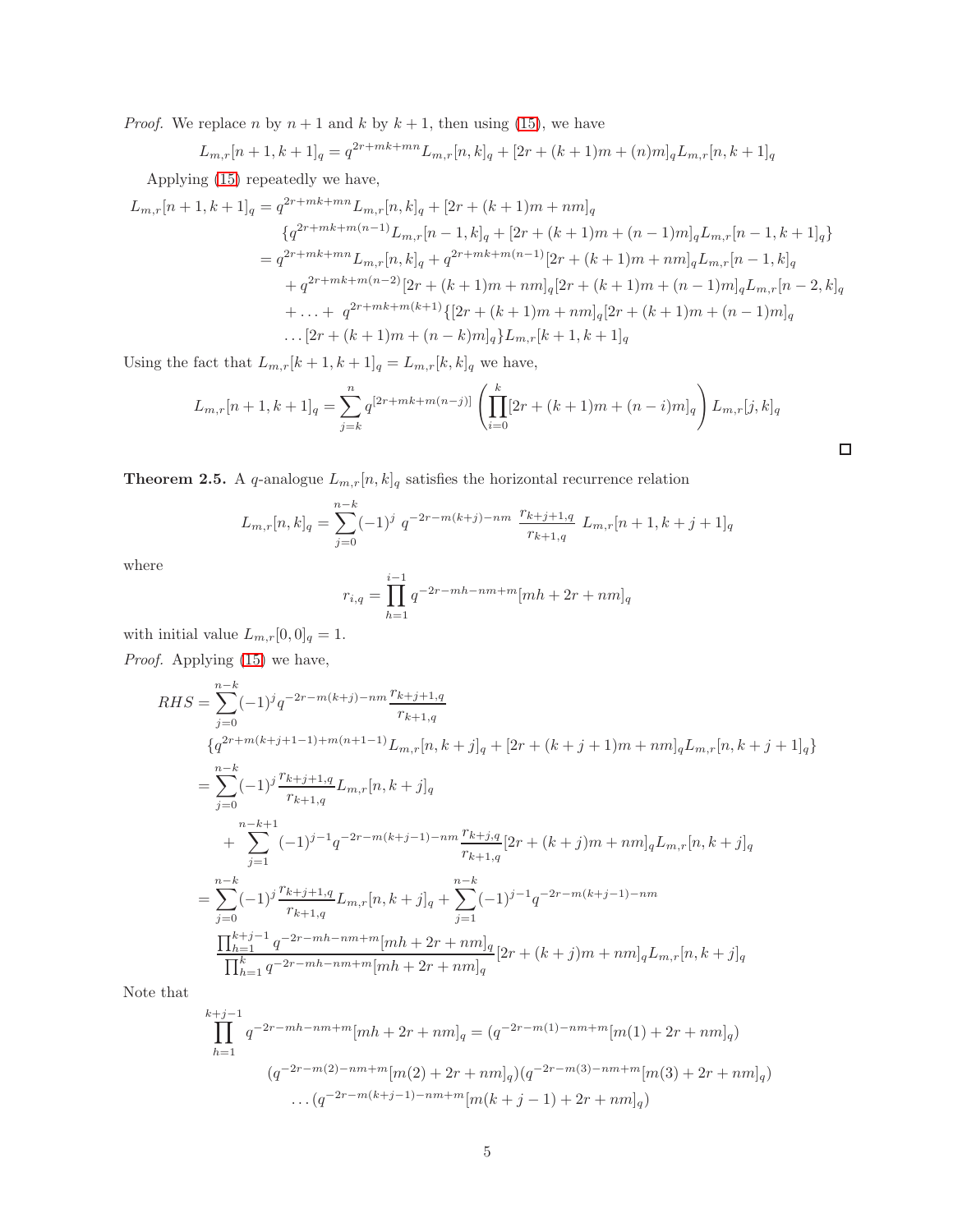Now, simplifying the RHS we have,

$$
RHS = \sum_{j=0}^{n-k} (-1)^j \frac{r_{k+j+1,q}}{r_{k+1,q}} L_{m,r}[n, k+j]_q + \frac{1}{\prod_{h=1}^k q^{-2r - mh - nm + m} [mh + 2r + nm]_q}
$$
  
\n
$$
= \sum_{j=0}^{n-k} (-1)^j \frac{r_{k+j+1,q}}{r_{k+1,q}} L_{m,r}[n, k+j]_q + \frac{1}{\prod_{h=1}^k q^{-2r - mh - nm + m} [mh + 2r + nm]_q}
$$
  
\n
$$
\sum_{j=1}^{n-k} (-1)^{j-1} \{ (q^{-2r - m(1) - nm + m} [m(1) + 2r + nm]_q) (q^{-2r - m(2) - nm + m} [m(2) + 2r + nm]_q )
$$
  
\n
$$
(q^{-2r - m(3) - nm + m} [m(3) + 2r + nm]_q) \dots (q^{-2r - m(k+j-1) - nm + m} [m(k + j - 1) + 2r + nm]_q )\}
$$
  
\n
$$
q^{-2r - m(k+j) - nm + m} [2r + (k + j)m + nm]_q L_{m,r}[n, k + j]_q
$$
  
\n
$$
= \sum_{j=0}^{n-k} (-1)^j \frac{r_{k+j+1,q}}{r_{k+1,q}} L_{m,r}[n, k + j]_q + \sum_{j=1}^{n-k} (-1)^{j-1} \frac{r_{k+j+1,q}}{r_{k+1,q}} L_{m,r}[n, k + j]_q
$$
  
\n
$$
= \frac{r_{k+1,q}}{r_{k+1,q}} L_{m,r}[n, k]_q = L_{m,r}[n, k]_q
$$

 $\Box$ 

# 3 Explicit Formula and Generating Functions

This property is necessary to obtain the exponential generating function and explicit formula of  $L_{m,r}[n, k]_q$ . The following theorem contains the horizontal generating function for  $L_{m,r}[n, k]_q$ .

**Theorem 3.1.** *A horizontal generating function of*  $L_{m,r}[n, k]_q$  *is given by* 

<span id="page-5-0"></span>
$$
\sum_{k=0}^{n} L_{m,r}[n,k]_q [t|m]_{k,q} = [t+2r|m]_{\overline{n},q}
$$
\n(16)

*where*

$$
[t + 2r|m]_{\overline{n},q} = \begin{cases} \prod_{i=0}^{n-1} [t + 2r + im]_q, & if \quad n \ge 1, \\ 1, & if \quad n = 0. \end{cases}
$$

*Proof.* To prove this, we will use induction on n. We now verify that  $(16)$  holds when  $n=0$ .

$$
L_{m,r}[0,0]_q \ [t|m]_{0,q} = 1 \cdot 1 = 1 = [t+2r|m]_{\overline{0},q}
$$

. Suppose that it is true for some  $n > 0$ . Then,

$$
\sum_{k=0}^{n} L_{m,r}[n,k]_q \ [t|m]_{k,q} = [t+2r|m]_{\overline{n},q}
$$

. Next, we show that

$$
\sum_{k=0}^{n+1} L_{m,r}[n+1,k]_q [t|m]_{k,q} = [t+2r|m]_{\overline{n+1},q}
$$

Using [\(15\)](#page-3-0) and the fact that.  $[t|m]_{k+1,q} = [t|m]_{k,q}[t - km]_q$ , we get

$$
\sum_{k=0}^{n+1} L_{m,r}[n+1,k]_q [t|m]_{k,q} = \sum_{k=0}^{n+1} \{q^{2r+m(k-1)+mn} L_{m,r}[n,k-1]_q + [2r+km+nm]_q L_{m,r}[n,k]_q\} [t|m]_{k,q}
$$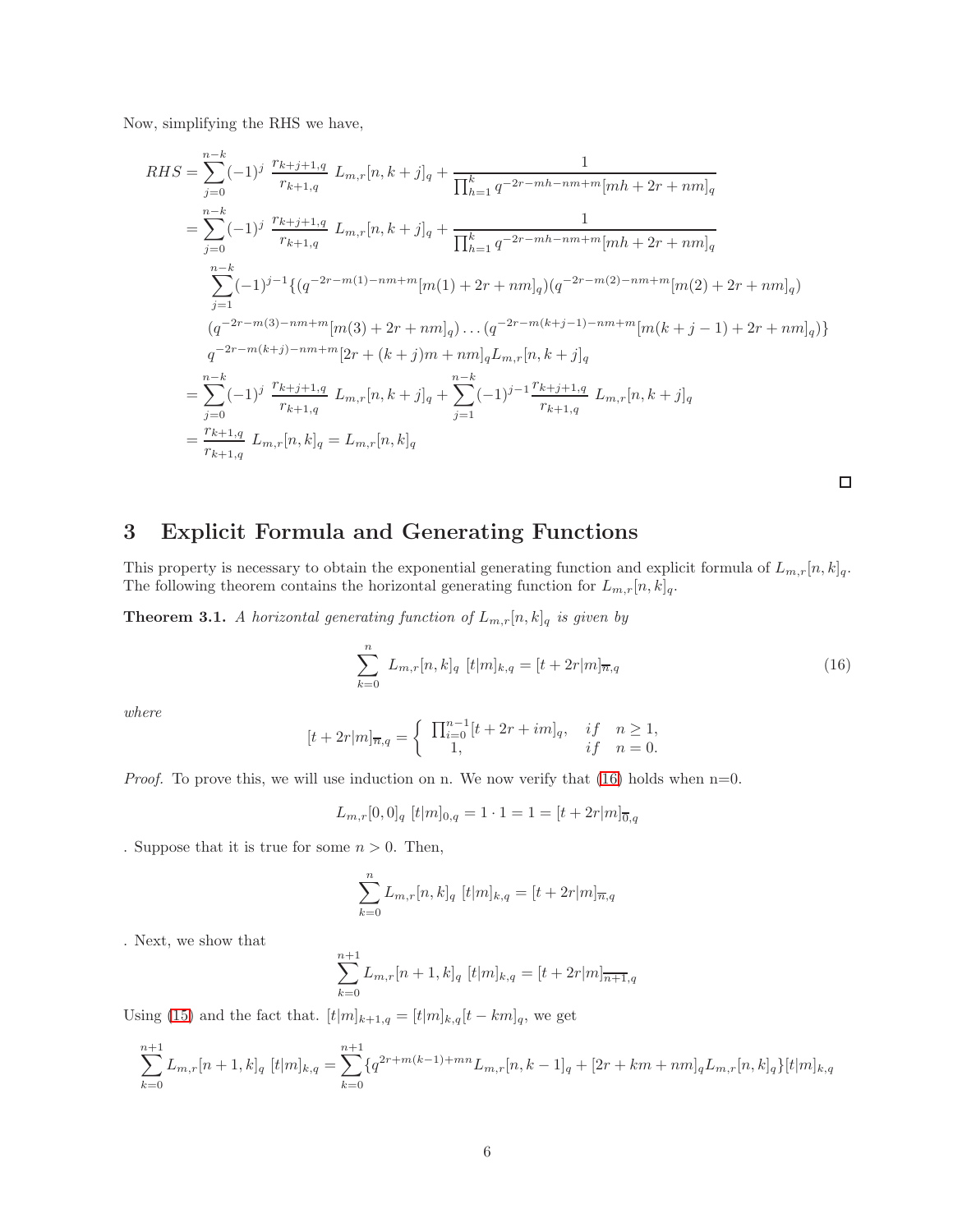$$
= \sum_{k=0}^{n+1} q^{2r+m(k-1)+mn} L_{m,r}[n, k-1]_q[t|m]_{k,q} + \sum_{k=0}^{n+1} [2r+km+nm]_q L_{m,r}[n, k]_q[t|m]_{k,q}
$$
  

$$
= \sum_{k=0}^{n} q^{2r+mk+mn} L_{m,r}[n, k]_q[t|m]_{k+1,q} + \sum_{k=0}^{n} [2r+km+nm]_q L_{m,r}[n, k]_q[t|m]_{k,q}
$$
  

$$
= \sum_{k=0}^{n} q^{2r+mk+mn} L_{m,r}[n, k]_q[t|m]_{k,q}[t-km]_q + \sum_{k=0}^{n} [2r+km+nm]_q L_{m,r}[n, k]_q[t|m]_{k,q}
$$

Note that  $[t-k]_q = \frac{1}{q^k}([t]_q - [k]_q)$ . Since  $[t - km]_q = [t + 2r + nm - 2r - nm - km]_q = [(t + 2r + nm) (2r + km + nm)]_q$ , then

$$
[t - km]_q = \frac{1}{q^{2r + mk + mn}}([t + 2r + nm]_q - [2r + km + nm]_q)
$$

. Thus,

$$
\sum_{k=0}^{n+1} L_{m,r}[n+1,k]_q [t|m]_{k,q} = \sum_{k=0}^{n} q^{2r+mk+mn} L_{m,r}[n,k]_q [t|m]_{k,q}
$$
  
\n
$$
\{q^{-(2r+mk+mn)}([t+2r+nm]_q - [2r+km+nm]_q)\} + \sum_{k=0}^{n} [2r+km+nm]_q L_{m,r}[n,k]_q [t|m]_{k,q}
$$
  
\n
$$
= \sum_{k=0}^{n} L_{m,r}[n,k]_q [t|m]_{k,q}([t+2r+nm]_q - [2r+km+nm]_q)
$$
  
\n
$$
+ \sum_{k=0}^{n} [2r+km+nm]_q L_{m,r}[n,k]_q [t|m]_{k,q}
$$
  
\n
$$
= \sum_{k=0}^{n} L_{m,r}[n,k]_q [t|m]_{k,q} \{[t+2r+nm]_q - [2r+km+nm]_q + [2r+km+nm]_q\}
$$
  
\n
$$
= [t+2r|m]_q^n [t+2r+nm]_q
$$
  
\n
$$
= [t+2r|m]_{n+1,q}^{n} [t+2r+nm]_q
$$

This proves the theorem.

Next, we established the explicit formula for  $L_{m,r}[n, k]_q$  using the horizontal generating function of  $L_{m,r}[n,k]_q$ . Also, the exponential generating function for  $L_{m,r}[n,k]_q$  is obtained using the explicit formula. The explicit formula for the  $q\text{-difference operator}$  is as follows

<span id="page-6-0"></span>
$$
\triangle_{q,k}^h f(x) = \sum_{j=0}^k (-1)^{k-j} q^{\binom{k-j}{2}} \binom{k}{j} f(x+jh). \tag{17}
$$

 $\Box$ 

The new q-analogue of Newton's Interpolation Formula in [\[14\]](#page-12-8) is given by

$$
f_q(x) = a_0 + a_1[x - x_o]_q + \ldots + a_m[x - x_o]_q[x - x_1]_q \ldots [x - x_{m-1}]_q,
$$

which is equivalent to

$$
f_q(x) = f_q(x_0) + \frac{\Delta_{q^h,h} f_q(x_0)[x - x_0]_q}{[1]_q h! [h]_q} + \frac{\Delta_{q^h2,h} f_q(x_0)[x - x_0]_q[x - x_1]_q}{[2]_q h! [h]_q^2}
$$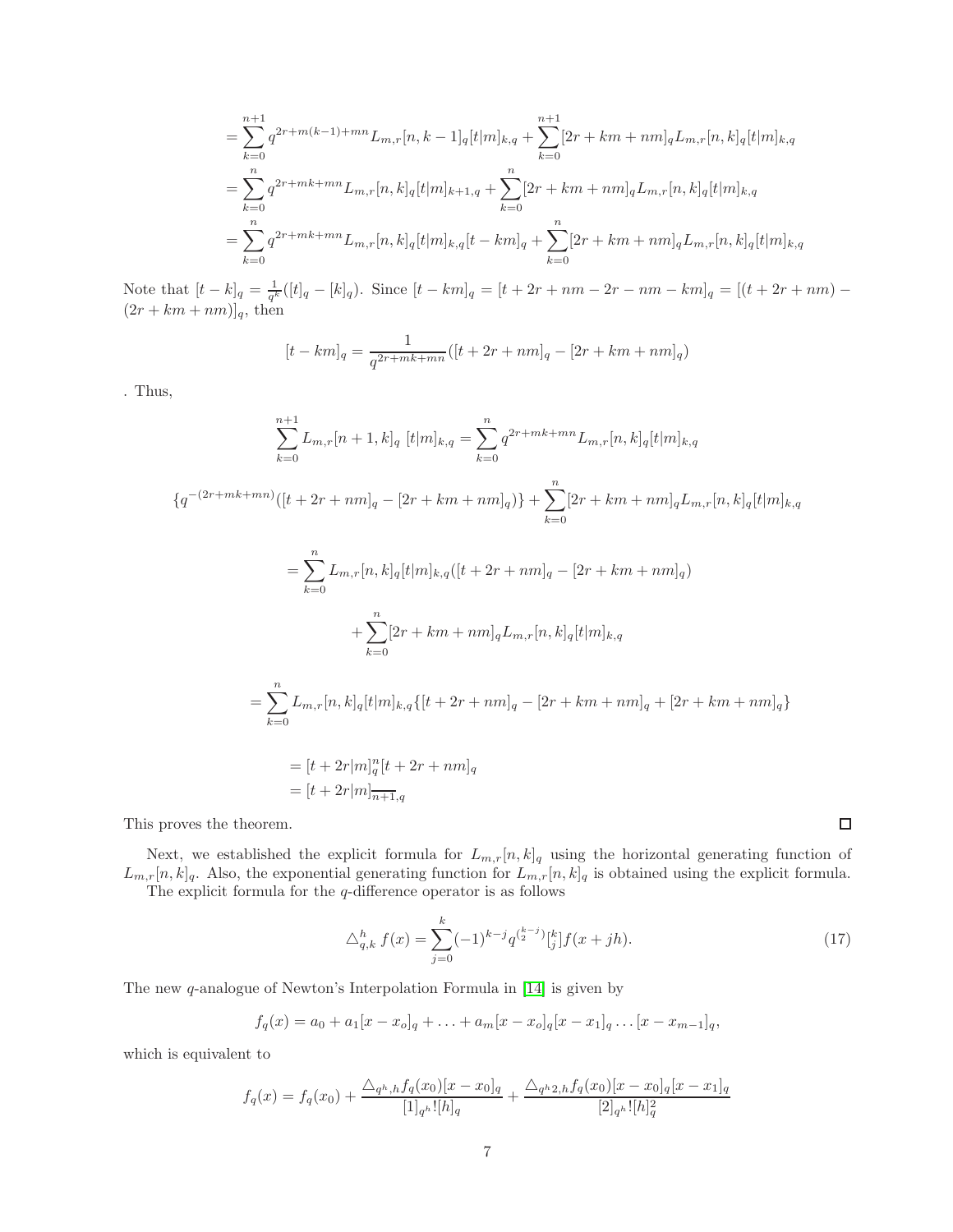$$
+\ldots+\frac{\triangle_{q^h m,h}f_q(x_0)[x-x_0]_q[x-x_1]_q\ldots[x-x_{m-1}]_q}{[m]_{q^h}![h]_q^m}
$$

where  $x_k = x_0 + kh, k = 1, 2, \dots$  such that if  $x_0 = 0$  and  $h = m$ , we have

$$
f_q(x) = f_q(x_0) + \frac{\Delta_{q^m,m} f_q(0)[x]_q}{[1]_{q^m}![m]_q} + \frac{\Delta_{q^m2,m} f_q(0)[x]_q[x-m]_q}{[2]_{q^m}![m]_q^2}
$$
  
+ ... +  $\frac{\Delta_{q^m m,m} f_q(0)[x]_q[x-m]_q ... [x-m(m-1)]_q}{[m]_{q^m}![m]_q^m}$ 

By [\(16\)](#page-5-0) with  $t = x$ , we get

$$
\sum_{k=0}^{n} L_{m,r}[n,k]_q[x|m]_{k,q} = [x + 2r|m]_{\overline{n},q}
$$

which can be rewritten as

$$
\sum_{k=0}^{n} L_{m,r}[n,k]_q[x]_q[x-m]_q[x-2m]_q \dots [x-(k-1)m]_q = [x+2r]_m \overline{a}_q.
$$

Suppose  $f_q(x) = [x + 2r|m]_{\overline{n},q}$  and

$$
L_{m,r}[n,k]_q = \frac{\triangle_q^{k_m} m f_q(0)}{[k]_{q^m}! [m]_q^k} = \frac{1}{[k]_{q^m}! [m]_q^k} \cdot \triangle_{q^m,m}^k f_q(0)
$$

Note that applying the above Newton's Interpolation Formula and the identity in [\(17\)](#page-6-0), we have

$$
\Delta_{q^m,m}^f f_q(x) = \sum_{j=0}^k (-1)^{k-j} q^{m\binom{k-j}{2}} \Big[ \frac{k}{j} \Big]_{q^m} f_q(x+jm)
$$
  
= 
$$
\sum_{j=0}^k (-1)^{k-j} q^{m\binom{k-j}{2}} \Big[ \frac{k}{j} \Big]_{q^m} [x+jm+2r|m]_{\overline{n},q}.
$$

Evaluate at  $x = 0$ ,

$$
\triangle_{q^m,m}^f f_q(0) = \sum_{j=0}^k (-1)^{k-j} q^{m {k-j \choose 2}} {k \brack j} q^m [2r + jm | m]_{\overline{n},q}.
$$

Thus,

$$
L_{m,r}[n,k]_q = \frac{1}{[k]_{q^m}! [m]_q^k} \sum_{j=0}^k (-1)^{k-j} q^{m {k-j \choose 2}} {k \brack j} _{q^m} [2r+jm|m]_{\overline{n},q}.
$$

So, the explicit formula for  ${\cal L}_{m,r}[n,k]_q$  is as follows:

**Theorem 3.2.** *The explicit formula for*  $L_{m,r}[n,k]_q$  *is given by* 

<span id="page-7-0"></span>
$$
L_{m,r}[n,k]_q = \frac{1}{[k]_q m! [m]_q^k} \sum_{j=0}^k (-1)^{k-j} q^{m\binom{k-j}{2}} \left[\binom{k}{j} q^m [2r+jm]m\right]_{\overline{n},q} \tag{18}
$$

**Remark 3.3.** When  $q \rightarrow 1$ , the above theorem reduces to,

$$
L_{m,r}(n,k) = \frac{1}{k!m^k} \sum_{j=0}^k (-1)^{k-j} {k \choose j} (2r+jm|m)_{\overline{n}},
$$

which is the explicit formula of  $L_{m,r}(n, k)$ , where

$$
(t|m)n = t(t+m)...(t+(n-1)m).
$$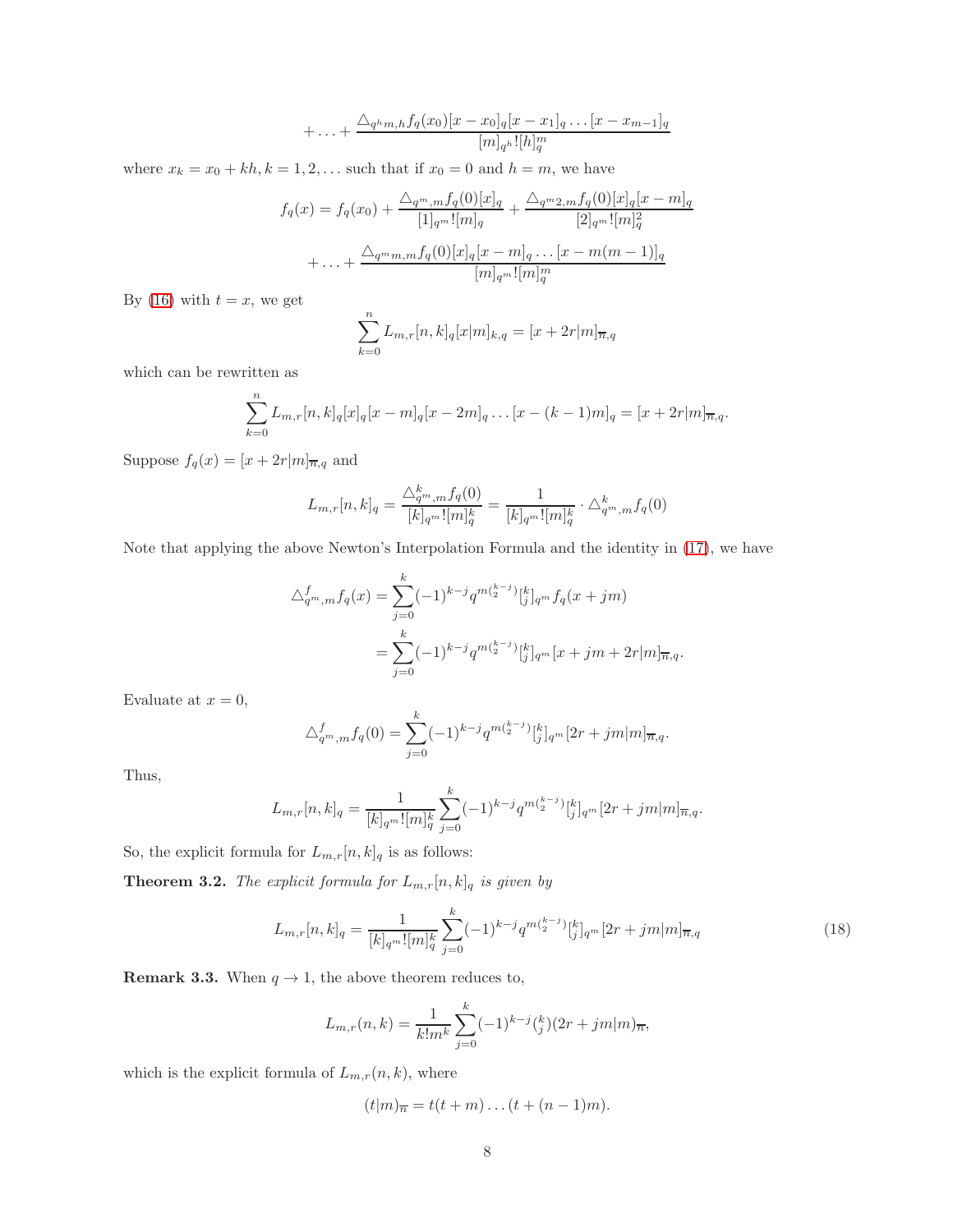Remark 3.4. For brevity, [\(18\)](#page-7-0) can be written as

$$
L_{m,r}[n,k]_q = \frac{1}{[k]_{q^m}![m]_q^k} [\triangle_{q^m,m}^k [x + 2r|m]_{\overline{n},q}]_{x=0}
$$

**Theorem 3.5.** For nonnegative integers n and k, and real number a, the q-analogue  $L_{m,r}[n,k]_q$  has an *exponential generating function.*

<span id="page-8-0"></span>
$$
\sum_{n\geq o} L_{m,r}[n,k]_q \frac{[t]_q^n}{[n]_q!} = \frac{1}{[k]_q^{m}![m]_q^k} [\Delta_{q^m,m}^k (F[x+2r+jm,m,t])_{x=0},\tag{19}
$$

*where*

$$
F[x, m, t] = \sum_{n \ge 0} [x|m]_{\overline{n}, q} \frac{[t]_q^n}{[n]_q!}.
$$

*Proof.* Using the explicit formula in [\(18\)](#page-7-0), we obtained

$$
\begin{split} \sum_{n\geq 0} L_{m,r}[n,k] \frac{[t]_q^n}{[n]_q!} &= \sum_{n\geq 0} \frac{1}{[k]_{q^m}![m]_q^k} \sum_{j=0}^k (-1)^{k-j} q^{m\binom{k-j}{2}} \genfrac{[}{]}{0pt}{}{k}{j}_{q^m}[2r+jm|m]_{\overline{n},q} \frac{[t]_q^n}{[n]_q!} \\ &= \sum_{j=0}^k \frac{1}{[k]_{q^m}![m]_q^k} (-1)^{k-j} q^{m\binom{k-j}{2}} \genfrac{[}{]}{0pt}{}{k}{j}_{q^m} \sum_{n\geq 0} [2r+jm|m]_{\overline{n},q} \frac{[t]_q^n}{[n]_q!}. \end{split}
$$

Then, we have

$$
= \frac{1}{[k]_{q^m}![m]_q^k} \sum_{j=0}^k (-1)^{k-j} q^{m\binom{k-j}{2}} \Big[ \binom{k}{j} \Big]_{q^m} F[2r+jm, m, t]
$$

$$
= \frac{1}{[k]_{q^m}![m]_q^k} [\triangle_{q^m, m}^k (F[x+2r+jm, m, t])_{x=0}
$$

**Remark 3.6.** When  $q \rightarrow 1$ , [\(19\)](#page-8-0) becomes

$$
\sum_{n\geq 0} L_{m,r}(n,k) \frac{t^n}{n!} = \frac{1}{k!m^k} \sum_{j=0}^k (-1)^{k-j} \binom{k}{j} F(2r+jm, m, t)
$$

where

$$
F(2r+jm, m, t) = \sum_{n\geq 0} (2r+jm|m)_{\overline{n}, q} \frac{[t]_q^n}{[n]_q!}.
$$

# 4 An Explicit Formula for  $(q, r)$ -Dowling Numbers

One of the common properties of Lah-type numbers is their relation with both kinds of Stirling-type or Whitney-type numbers. Analogous to this, it is also interesting to express  $(q, r)$ -Whitney-Lah numbers in terms of  $(q, r)$ -Whitney numbers. To do this, we need to define the  $(q, r)$ -Whitney numbers of the first kind.

**Definition 4.1.** The  $(q, r)$ -Whitney numbers of the first kind  $w_{m,r}[n, k]_q$  are defined as coefficients of the following generating function

<span id="page-8-1"></span>
$$
[t - r|m]_{n,q} = \sum_{k=0}^{n} w_{m,r}[n,k]_q [t]_q^k.
$$
\n(20)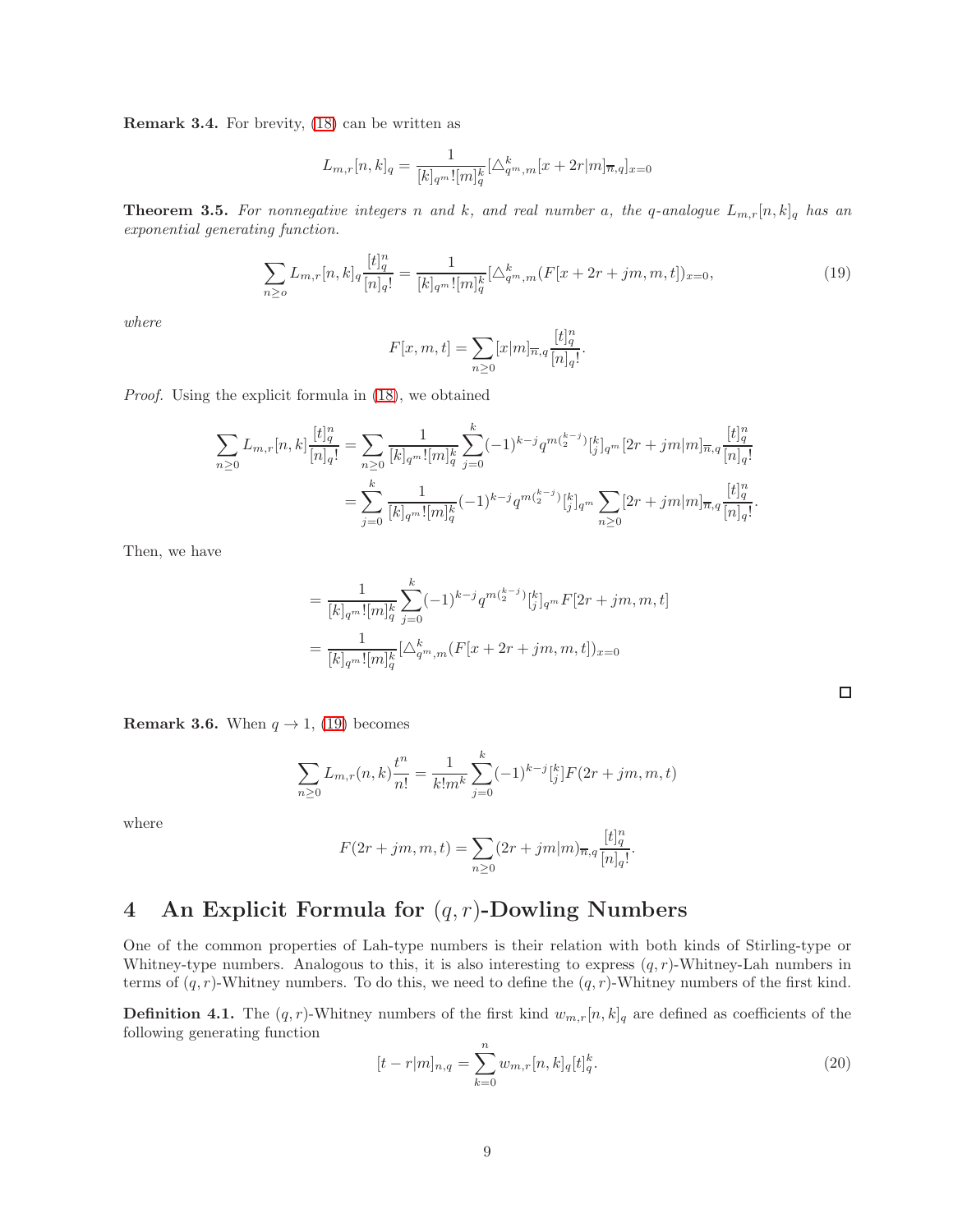Note that

$$
\sum_{k=0}^{n+1} w_{m,r}[n+1,k]_q[t]_q^k = [t-r|m]_{n+1,q} = [t-r|m]_{n,q}[t-r-nm]_q
$$
  

$$
= \frac{1}{q^{r+nm}} ([t]_q - [r+nm]_q) \sum_{k=0}^n w_{m,r}[n,k]_q[t]_q^k
$$
  

$$
= \frac{1}{q^{r+nm}} \left( \sum_{k=0}^n w_{m,r}[n,k]_q[t]_q^{k+1} - \sum_{k=0}^n [r+nm]_q w_{m,r}[n,k]_q[t]_q^k \right)
$$
  

$$
= \frac{1}{q^{r+nm}} \left( \sum_{k=0}^{n+1} w_{m,r}[n,k-1]_q[t]_q^k - \sum_{k=0}^{n+1} [r+nm]_q w_{m,r}[n,k]_q[t]_q^k \right)
$$
  

$$
= \sum_{k=0}^{n+1} \frac{1}{q^{r+nm}} (w_{m,r}[n,k-1]_q - [r+nm]_q w_{m,r}[n,k]_q) [t]_q^k.
$$

Comparing the coefficients of  $[t]_q^k$  completes the proof the following theorem.

**Theorem 4.2.** *The*  $(q, r)$ *-Whitney numbers of the first kind*  $w_{m,r}[n, k]_q$  *satisfy the following triangular recurrence relation:*

$$
w_{m,r}[n+1,k]_q[t]_q^k = \frac{1}{q^{r+nm}} \left( w_{m,r}[n,k-1]_q - [r+nm]_q w_{m,r}[n,k]_q \right)
$$
\n(21)

*with initial condition*  $w_{m,r}[0,0]_q = 1$ ,  $w_{m,r}[n,0]_q = (-1)^n q^{-r-(n-1)m} [r + (n-1)m]_q$  and  $w_{m,r}[n,k]_q = 0$  *if*  $n < k$  .

| n/k |                     |                                            |           |
|-----|---------------------|--------------------------------------------|-----------|
|     |                     |                                            |           |
|     |                     |                                            |           |
|     | $q^{-(r+m)}[r+m]_q$ | $-\overline{q^{-(2r+m)}}([r]_q + [r+m]_q)$ | $-(2r+m)$ |

The next theorem contains the orthogonality relation of  $(q, r)$ -Whitney numbers of the first and second kinds.

Theorem 4.3. *The following orthogonality relation holds*

$$
\sum_{k=j}^{n} w_{m,r}[n,k]_q W_{m,r}[k,j]_q = \sum_{k=j}^{n} W_{m,r}[n,k]_q w_{m,r}[k,j]_q = \delta_{nj} = \begin{cases} 0, & \text{if } j \neq n \\ 1, & \text{if } j = n \end{cases}
$$
(22)

*Proof.* Applying equations [\(11\)](#page-2-3) and [\(20\)](#page-8-1) yields

$$
[t - r|m]_{n,q} = \sum_{k=0}^{n} w_{m,r}[n,k]_q [t]_q^k = \sum_{k=0}^{n} w_{m,r}[n,k]_q \sum_{j=0}^{k} W_{m,r}[k,j]_q [t - r|m]_{j,q}
$$
  

$$
= \sum_{j=0}^{n} \sum_{k=j}^{n} w_{m,r}[n,k]_q W_{m,r}[k,j]_q [t - r|m]_{j,q} = \sum_{j=0}^{n} \left( \sum_{k=j}^{n} w_{m,r}[n,k]_q W_{m,r}[k,j]_q \right) [t - r|m]_{j,q}.
$$

By comparing coefficients, we get

<span id="page-9-0"></span>
$$
\sum_{k=j}^{n} w_{m,r}[n,k]_q W_{m,r}[k,j]_q = \begin{cases} 0, & if \quad j \neq n \\ 1, & if \quad j = n. \end{cases}
$$
 (23)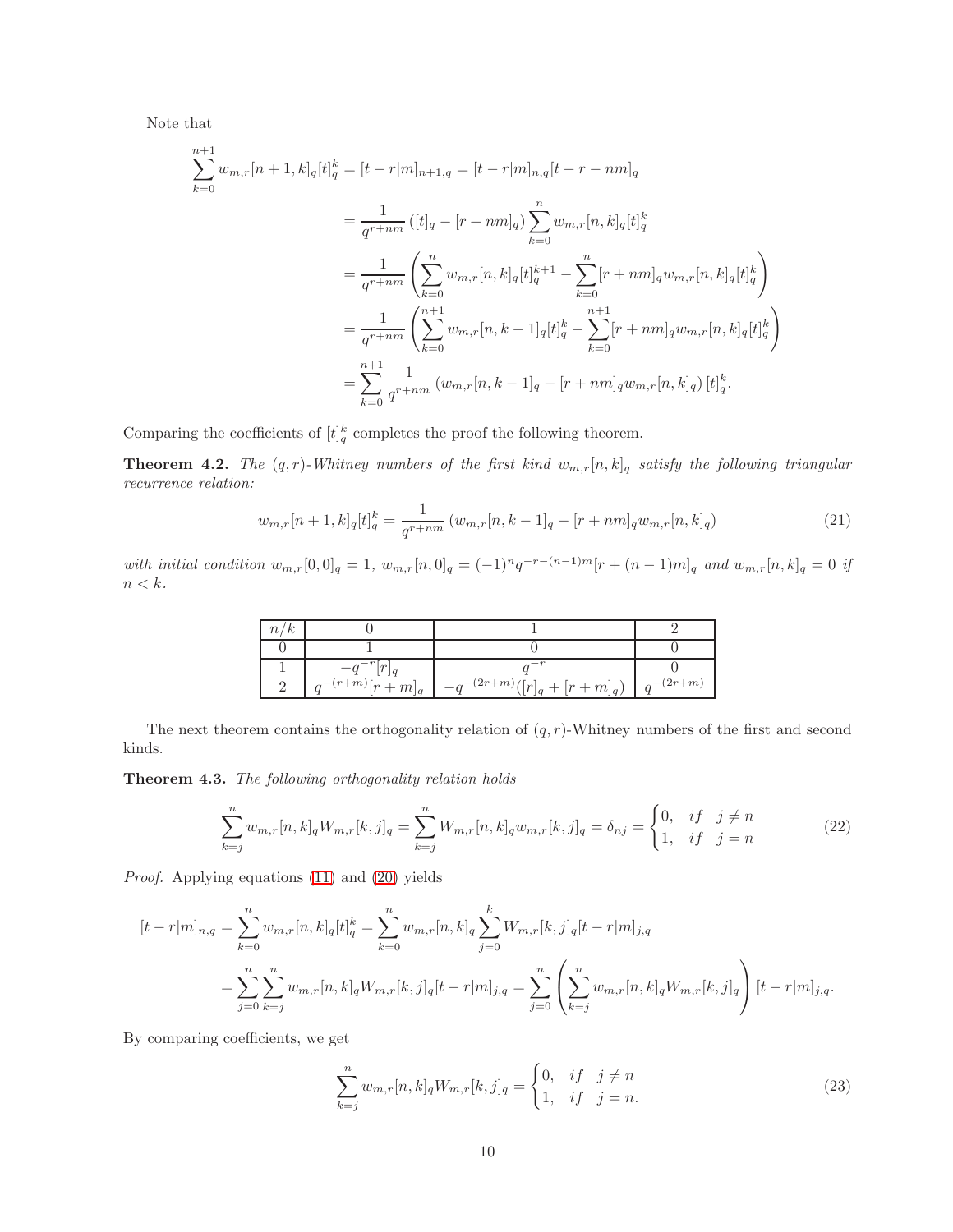Similarly, we have

$$
[t]_q^n = \sum_{k=0}^n W_{m,r}[n,k]_q[t-r|m]_{k,q} = \sum_{k=0}^n W_{m,r}[n,k]_q \sum_{j=0}^k w_{m,r}[k,j]_q j[t]_q^n
$$
  

$$
= \sum_{j=0}^n \sum_{k=j}^n W_{m,r}[n,k]_q w_{m,r}[k,j]_q [t]_q^j = \sum_{j=0}^n \left( \sum_{k=j}^n W_{m,r}[n,k]_q w_{m,r}[k,j]_q \right) [t]_q^j.
$$
  

$$
\sum_{j=0}^n W_{m,r}[n,k]_q w_{m,r}[k,j]_q = \begin{cases} 0, & \text{if } j \neq n \\ 1, & \text{if } j \neq n \end{cases}
$$
 (24)

Hence,

<span id="page-10-0"></span>
$$
\sum_{k=j}^{n} W_{m,r}[n,k]_q w_{m,r}[k,j]_q = \begin{cases} 0, & if \quad j \neq n \\ 1, & if \quad j = n \end{cases}
$$
 (24)

<span id="page-10-4"></span><span id="page-10-1"></span> $\Box$ 

Using the orthogonality relations in [\(23\)](#page-9-0) and [\(24\)](#page-10-0), we can easily prove the following inverse relation.

Theorem 4.4. *The following inverse relations hold:*

$$
f_n = \sum_{k=0}^{n} w_{m,r}[n,k]_q g_k \Leftrightarrow g_n = \sum_{k=0}^{n} W_{m,r}[n,k]_q f_k
$$
\n(25)

$$
f_k = \sum_{n=0}^{\infty} w_{m,r}[n,k]_q g_n \Leftrightarrow g_k = \sum_{n=0}^{\infty} W_{m,r}[n,k]_q f_k.
$$
 (26)

Remark 4.5. Using the inverse relation in [\(26\)](#page-10-1) and the exponential generating function in [\(13\)](#page-2-4), we can easily obtain the following identity

n

<span id="page-10-2"></span>
$$
\sum_{n\geq 0} \frac{[k]_q! w_{m,r}[n,k]_q [\Delta_{q^m,m^n} e_q([x+jm+r]_q[t]_q)]_{x=0}}{[t]_q^k [n]_q n! [m]_q^n} = 1.
$$
\n(27)

Also, using the inverse relation in [\(26\)](#page-10-1) and the rational generating function in [\(14\)](#page-3-1), we obtain

<span id="page-10-3"></span>
$$
\sum_{n\geq k} \frac{w_{m,r}[n,k]_q q^{m\binom{n}{2}+nr}[t]_q^{n-k}}{\prod_{j=0}^n (1-[mj+r]_q[t]_q)} = 1.
$$
\n(28)

Thus, combining [\(27\)](#page-10-2) and [\(28\)](#page-10-3) yields

$$
\sum_{n\geq 0} w_{m,r}[n,k]_q \left\{ \frac{[k]_q! [\Delta_{q^m,m^n} e_q([x+jm+r]_q[t]_q)]_{x=0}}{[n]_{q^m}! [m]_q^n} - \frac{q^{m {n \choose 2}+nr} [t]_q^n}{\prod_{j=0}^n (1-[mj+r]_q[t]_q)} \right\} = 0. \tag{29}
$$

Now, we can establish the relation between  $(q, r)$ -Whitney-Lah numbers and both kinds of  $(q, r)$ -Whitney numbers.

Theorem 4.6. *The* (q, r)*-Whitney-Lah numbers satisfy the following relation*

<span id="page-10-5"></span>
$$
L_{m,r}[n,j]_q = \sum_{k=j}^n w_{m,-r}[n,k]_q W_{m,r}[k,j]_q.
$$
\n(30)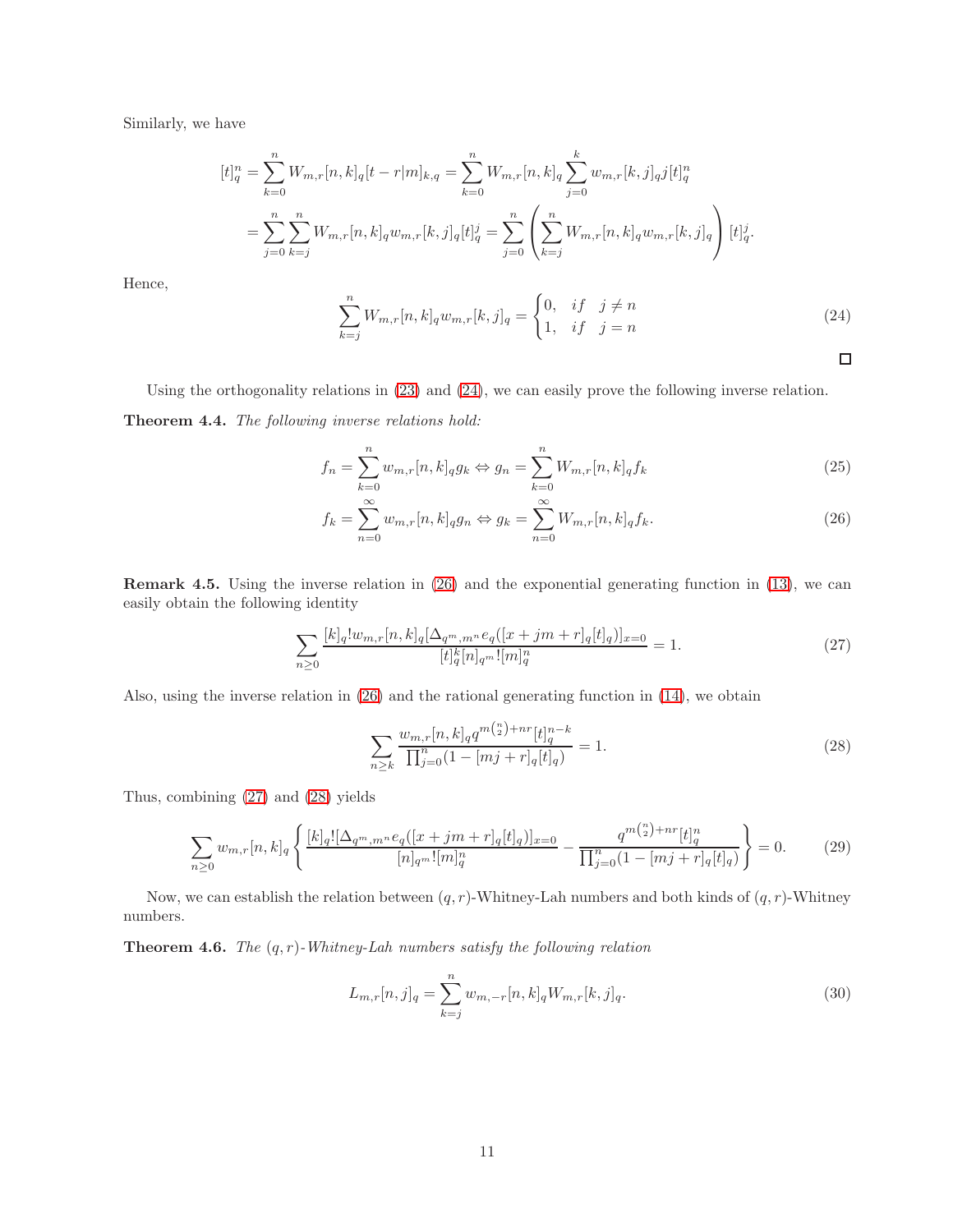*Proof.* Using the horizontal generating functions for  $(q, r)$ -Whitney numbers and  $(q, r)$ -Whitney numbers, we have

$$
\sum_{k=0}^{n} L_{m,r}[n,k]_q[t-r|m]_{k,q} = [t+r|m]_{n,q} = \sum_{k=0}^{n} w_{m,-r}[n,k]_q[t]_q^k
$$
  

$$
= \sum_{k=0}^{n} w_{m,-r}[n,k]_q \sum_{j=0}^{k} W_{m,r}[k,j]_q[t-r|m]_{j,q}
$$
  

$$
= \sum_{j=0}^{n} \sum_{k=j}^{n} w_{m,-r}[n,k]_q W_{m,r}[k,j]_q[t-r|m]_{j,q}
$$
  

$$
\sum_{j=0}^{n} L_{m,r}[n,j]_q[t|m]_{j,q} = \sum_{j=0}^{n} \left( \sum_{k=j}^{n} w_{m,-r}[n,k]_q W_{m,r}[k,j]_q \right) [t-r|m]_{j,q}.
$$

Comparing the coefficients of  $[t|m]_{j,q}$  completes the proof.

The following theorem contains the main result of this paper.

**Theorem 4.7.** *The explicit formula for the first form*  $(q, r)$ *-Dowling numbers*  $D_{m,r}[n]_q$  *is given by* 

$$
D_{m,r}[n]_q = \sum_{k=0}^n W_{m,-r}[n,k]_q \left( \sum_{j=0}^k L_{m,r}[k,j]_q \right),
$$

*Proof.* Using the inverse relation [\(25\)](#page-10-4) with

 $f_n = L_{m,r}[n, j]_q, \quad g_k = W_{m,r}[k, j]_q,$ 

relation [\(30\)](#page-10-5) can be transformed as

$$
W_{m,r}[n,j]_q = \sum_{k=j}^n W_{m,-r}[n,k]_q L_{m,r}[k,j]_q.
$$
\n(31)

Then summing up both sides over  $j$  yields

$$
D_{m,r}[n]_q = \sum_{j=0}^n W_{m,r}[n,j]_q = \sum_{j=0}^n \sum_{k=j}^n W_{m,-r}[n,k]_q L_{m,r}[k,j]_q
$$
  
= 
$$
\sum_{k=0}^n W_{m,-r}[n,k]_q \left( \sum_{j=0}^k L_{m,r}[k,j]_q \right),
$$

which is exactly the desired explicit formula for  $(q, r)$ -Dowling numbers.

The above explicit formula may also be called a Qi-type formula for  $(q, r)$ -Dowling numbers, which is analogous to explicit formula obtained F. Qi [\[19\]](#page-12-9).

# 5 Conclusion

The explicit formula for the first form  $(q, r)$ -Dowling numbers has already been derived by establishing an appropriate  $(q, r)$ -Whitney-Lah numbers and  $(q, r)$ -Whitney numbers of the first kind. To establish explicit formulas for the two other forms of  $(q, r)$ -Dowling numbers, it entails defining appropriate versions of  $(q, r)$ -Whitney-Lah numbers and  $(q, r)$ -Whitney numbers of the first kind. It is left to the readers to derive these explicit formulas.

Acknowledgement. This research has been funded by Cebu Normal University (CNU) and the Commission on Higher Education - Grants-in-Aid for Research (CHED-GIA).

 $\Box$ 

 $\Box$